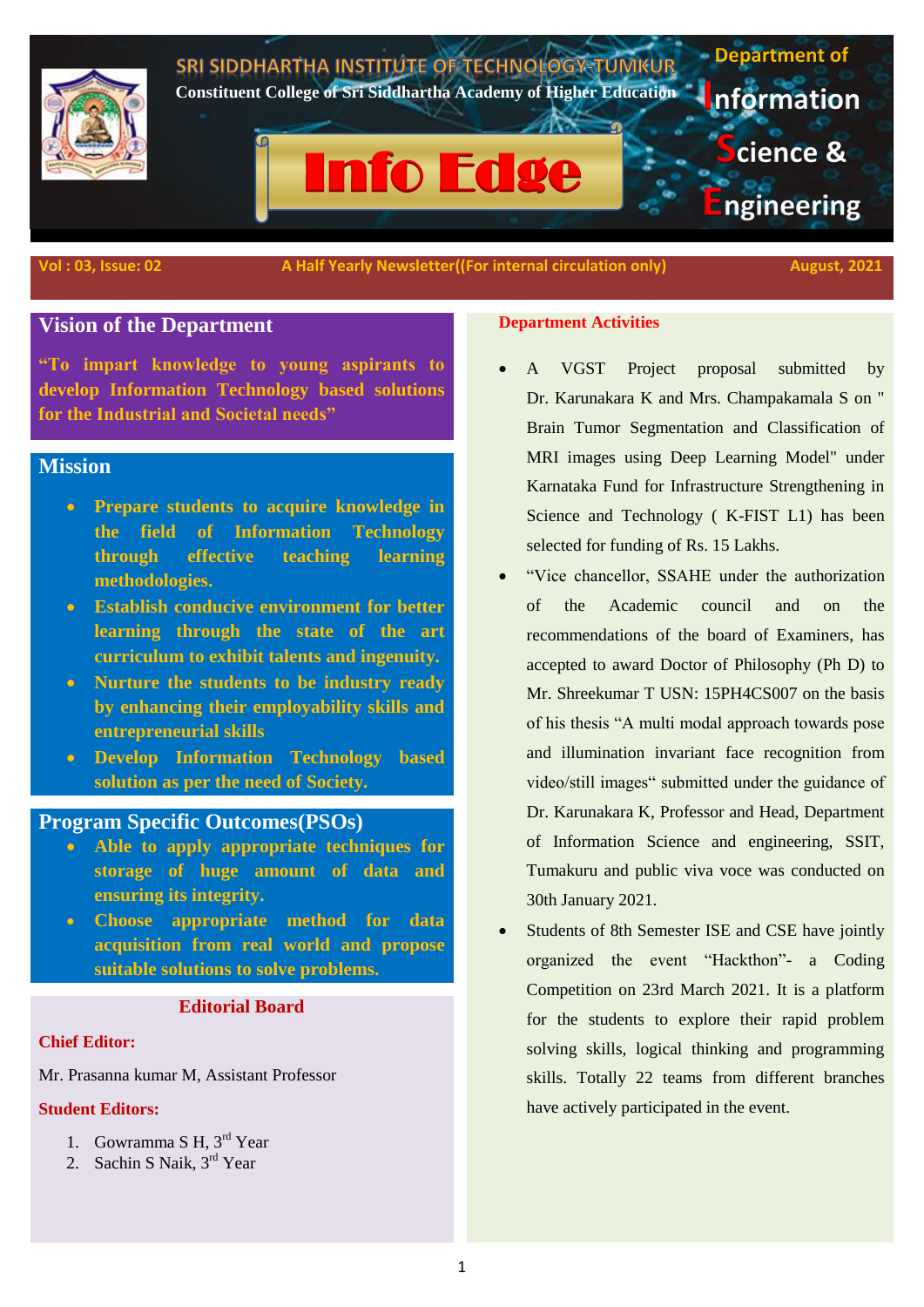# **Student Activities in the Department**

- C programming contest for  $4<sup>th</sup>$  semester students on 2nd March 2021.
- Sawanth Shreya, student of 4th semester delivered a presentation on "Women contributions in Science and Technology" on 9th March 2021.
- Impromptu speech contest for  $4<sup>th</sup>$  semester on 16th March 2021.

# **Conference and Publications**

- Champakamala S, K. Karunakara, "A comprehensive review on brain tumor segmentation and classification of MRI images", Multimedia Tools and Applications-Springer, ISSN: 17611–17643, Feb 2021.
- R Suma, Premasudha B G, Ravi Ram V. (in press), "SIBLAR: Secured Identity-Based Location Aware Routing Protocol for MANETs", International Journal of Computer Aided Engineering and Technology (IJCAET), Inderscience Publishers (Scopus Indexed). March 2021, pp 320-344
- Mrs. Rashmi H C has presented a paper entitled "Proxy based data security for cloud data" at the ICMBDC held in Bangalore on 6th June 2021.

# **CULTURALS**

#### RAMP....DANCE.....SONGS...DRAMA....!!!

 Don"t these words spark up your body..?? My brain acts like fireworks when I think about the RAMP I"m pretty sure everyone has their own fireworks. Few days ago all my brain could think about was books, exams, papers, write-ups, studies, marks....I"m not a nerd though, but then no one is less than a nerd during

their exams. During this process of memorising and puking it on the paper on the day of exams all I gained was 50% of stress, 30% dark circles, 15% realising how dumb I am and probably the other 5% was gaining knowledge. The only happy thing happened to me was "THE CULTURALS". Culturals is too important in a student's life. Even if I don't remember how much I scored in my 5th grade I can still recall what part I played in the 5th grade role play. Likewise cultural is something you enjoy doing and it is something that you wouldn"t want to erase from your database. I'm not saying everyone will have the sparks but won"t each one of you find culturals interesting in your onotonous life???

 Gone are the days when only academic programs were the only activities organised in colleges and all students focused on that. With the changing trend we have noticed a major difference in the field of academics too. Students don"t want to be bookworms; they look for other options that could help them in the future. Besides, this in this high tech world, every student wants to acquire knowledge in every field to stay updated. Co-circular activities play a vital role in the life of students.

 Adolescence is a crucial developmental period. Introducing your child to a culturally diverse environment will prove beneficial in the future. They will interact with people from different cultural backgrounds, values, beliefs, and experiences to develop a highly valuable intercultural competence.

Extracurricular activities increase opportunities for social interaction and new relationship development. As most of these activities are group-oriented which have students from different niches, which gives them a chance to more know about people of different passions and cultures. Besides, this they can also find clubs or groups that share similar social, religious or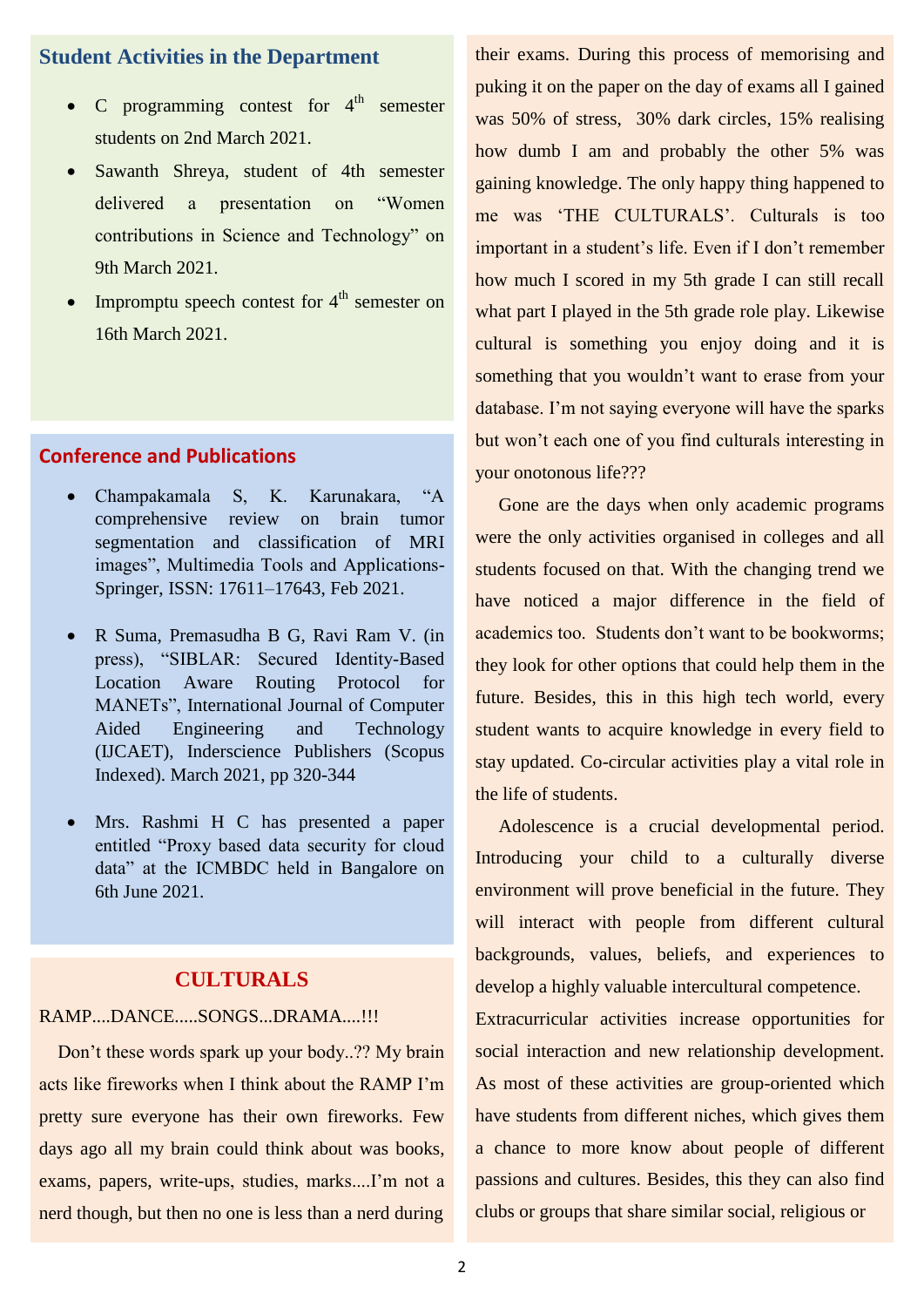even entertainment interest for socialization.

 Interaction with people of different backgrounds helps in development of interpersonal skills of students. Most of the employers love to hire people who are all rounded. Sustained involvement in more than one activity reflects the talent and potential of the student. Hiring officials look for these talents in people. While pursuing these activities in college along with education students learn prioritization and time management skills too. These academically and co-circularly talented students have well-groomed personality, which helps them to face the world in a better way.

Culturals in my college brought all of us together. Here by lot of us I mean a large number. It introduced to people of different personalities. From some personalities I learnt how to stay calm no matter what happens and from some others I learnt how to keep smiling and from others I learnt how to tolerate stuff. I'm looking up to learn a lot more. Culturals binds lot of people together and teaches us how to prosper together with the resources we have. It keeps you enthusiastic, happy and excited. What more do you want!?

All those points may just seem reasons unless one experiences it personally. What i want to say now is cultural is something you will have to look up to in the college. As I've already said RAMP sparks me up. There is a specific cultural activity everyone is interested in. And trust me it is as important as your studies. Give it the importance it deserves and pay the amount of attention it deserves. It's easy to stay a leper, but then even if you have miniscule amount of interest in any cultural activity give it a try it doesn"t hurt. Find what sparks you up and explore your fireworks!!!

**Prajaktha N J,** Student, ISE.

Live and Let Live



From where on earth did this unknown enemy has attacked our world killing million human beings? The whole world is struggling to identify and revert the attack on the unseen enemy

In such situation it is our duty to safe guard and prevents our friends and loved ones from this enemy. Researchers have found that by wearing mask the droplets can be avoided from falling on our neighbours and infect them. This enemy is such silent killer; it enters the human body without any sign. Live in the body and damage lungs. Then only the human body shows the symptoms of sickness. By then we might have spread the droplets to multiple humans. Thus keep spreading the killer to others around us. This could be well prevented if we wear mask and properly follow the SOPs, such as maintaining:

- 1. Social distancing of 6 feet.
- 2. Often washing the hand with soap.
- 3. Always wear face mask.

If you think you are strong and enemy will not attack you then you will be wrong, because research has proved that so many people falling sick for no reasons. And later they get to know the reason of their sickness. Health experts say the evidence is clear that masks can help prevent the spread of (ENEMY) COVID-19 and that the more people wearing masks, the better. Any compulsion may not make people to wear mask in such dense population. This could be best if each person take care of themselves. That would automatically care others. So i say you live by wearing mask and allow others live.

**Mrs. Sushma M**, Assistant Professor, Dept. of ISE.